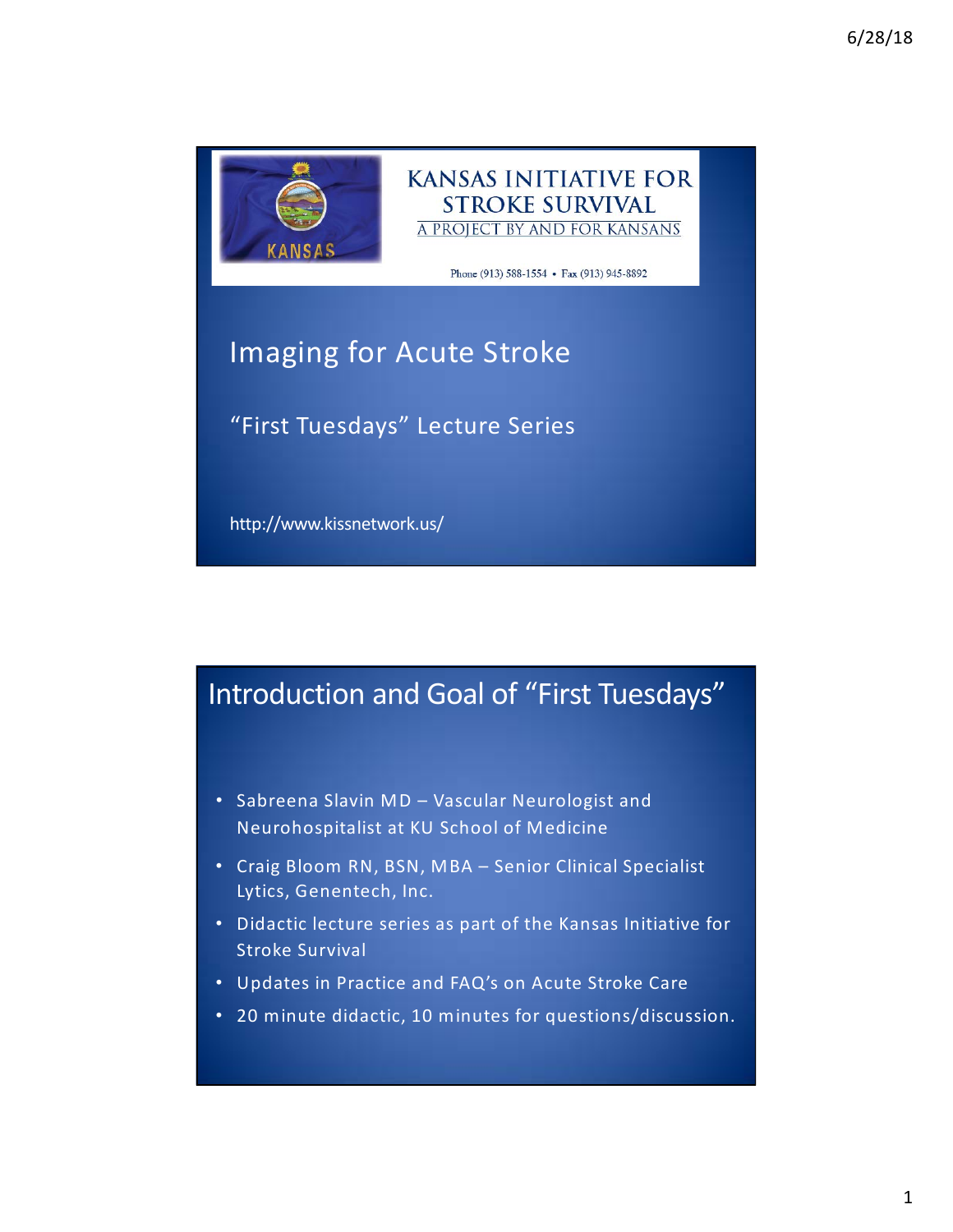#### Review of Acute Stroke Interventions

- IV alteplase (tPA): get CT brain without contrast
- Mechanical thrombectomy : get CTA with without contrast and optionally CTP. Only hospital with capabilities (eg: comprehensive stroke center) can perform thrombectomy.
	- Patient who have a large vessel occlusion are candidates for thrombectomy. A higher NIHSS (10 or more) can be indicative of a large vessel occlusion.

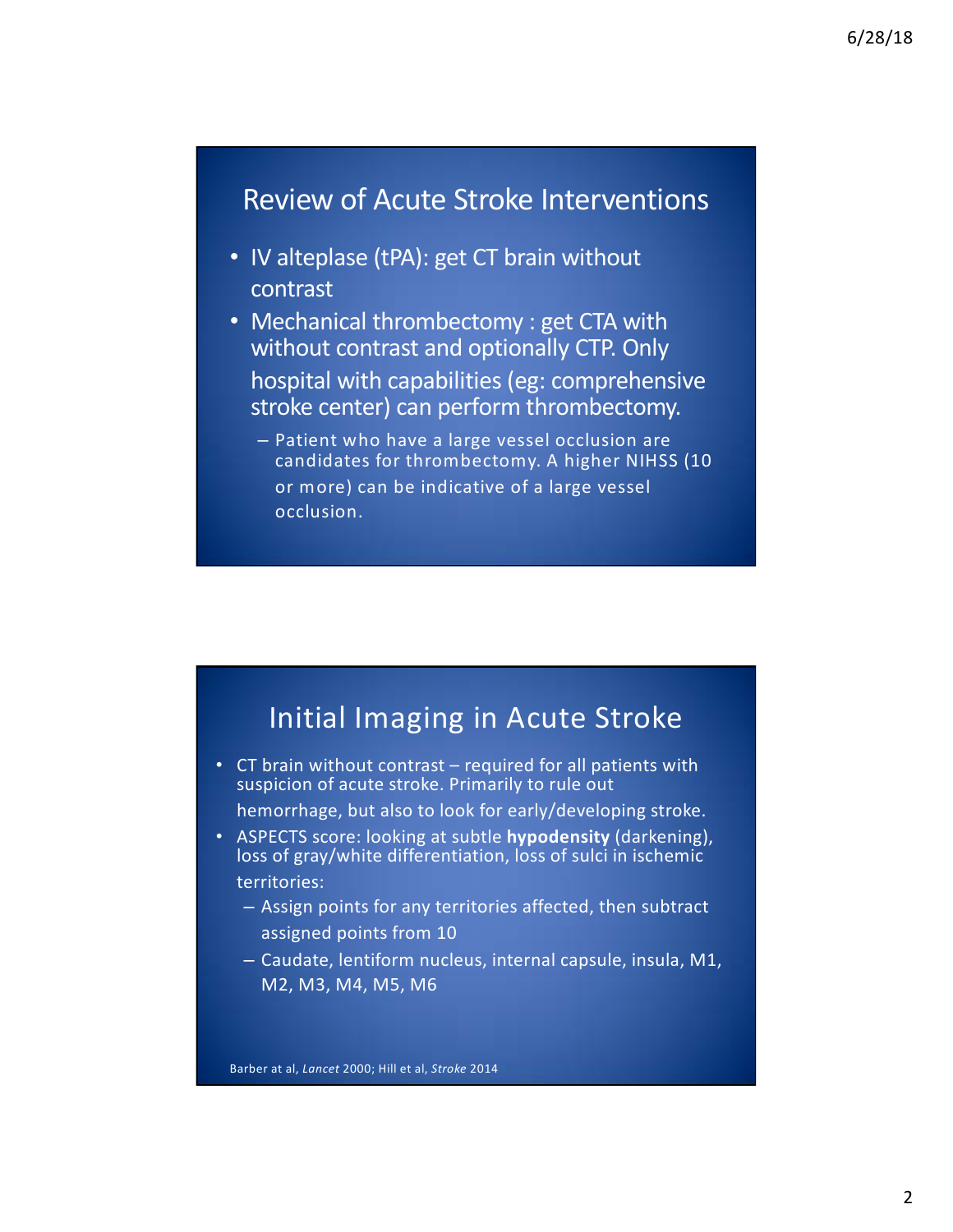

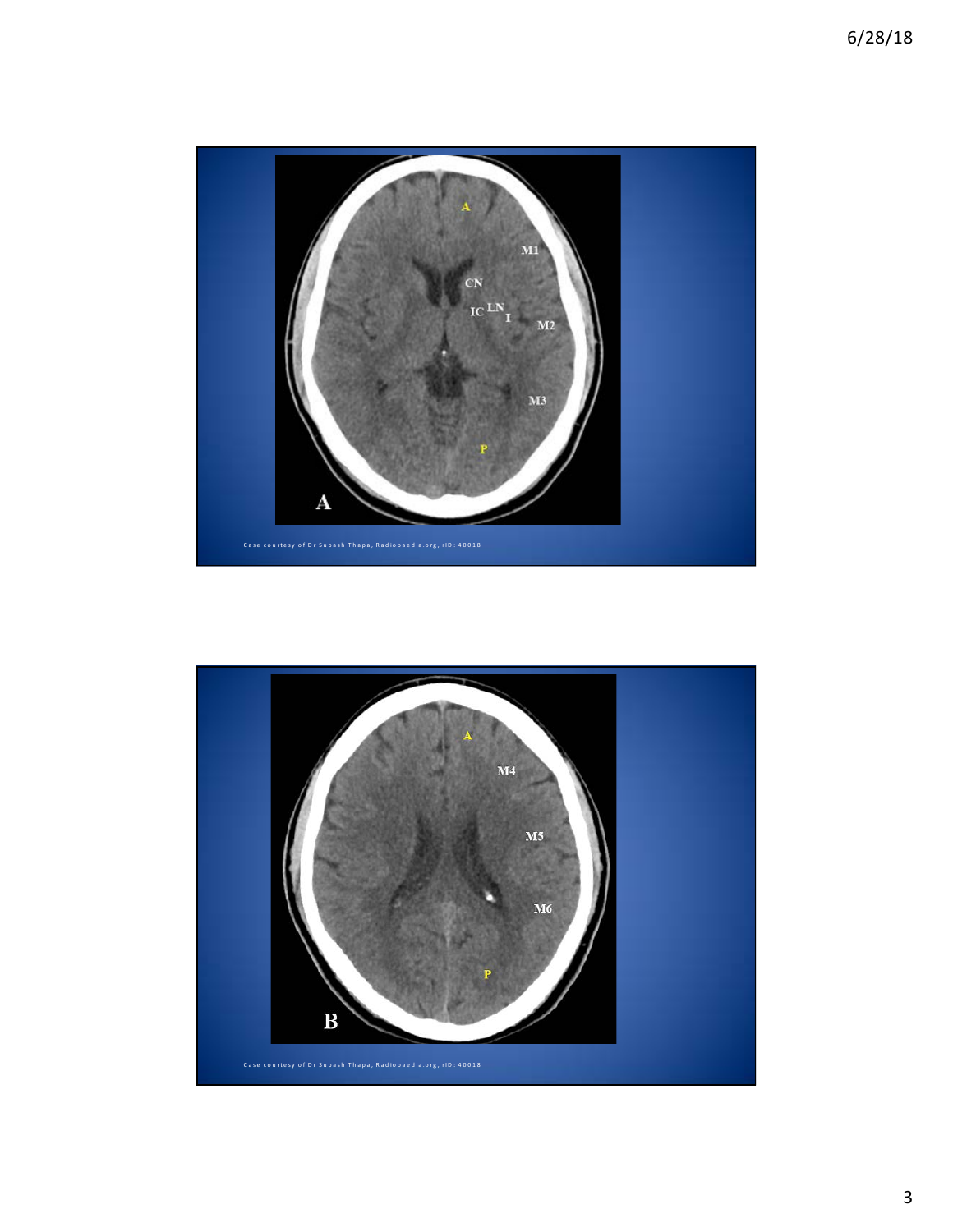#### ASPECTS Score

- Higher ASPECTS = Better for intervention/more salvageable tissue
- Baseline ASPECTS score of 7 or less predicted poor outcome (higher mRS or symptomatic ICH) (Barber et al, *Lancet*, 2000).
- Patients with ASPECTS of 8-10 had RR of 1.8 of achieving recanalization and favorable outcome (in intervention)
	- compared with those with ASPECTS of 0-8. (Hill et al, *Stroke* 2014).
- In clinical practice, we take ASPECTS to intervention ≥ 6
- Important note: ASPECTS score not used to make decision on IV tPA.

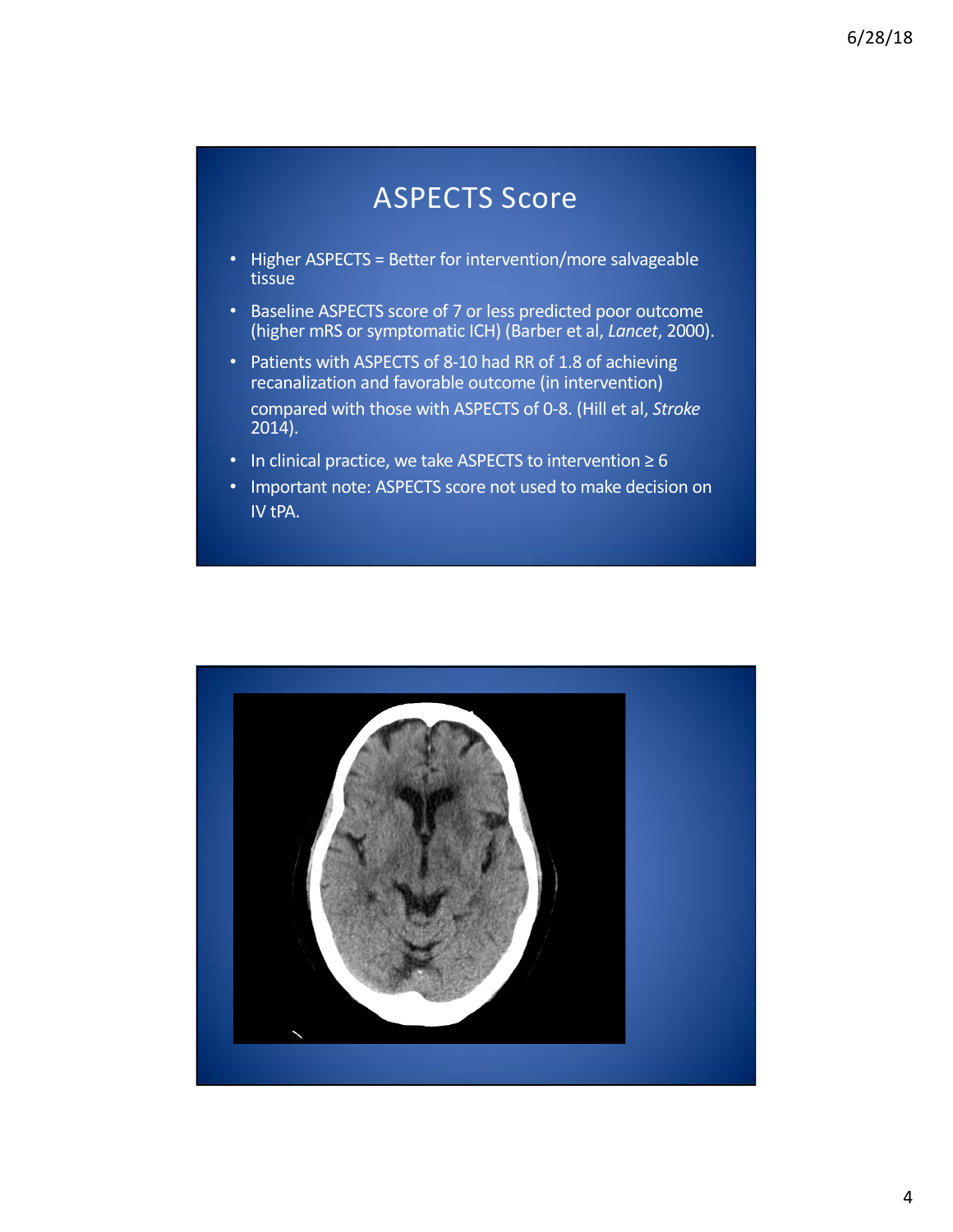

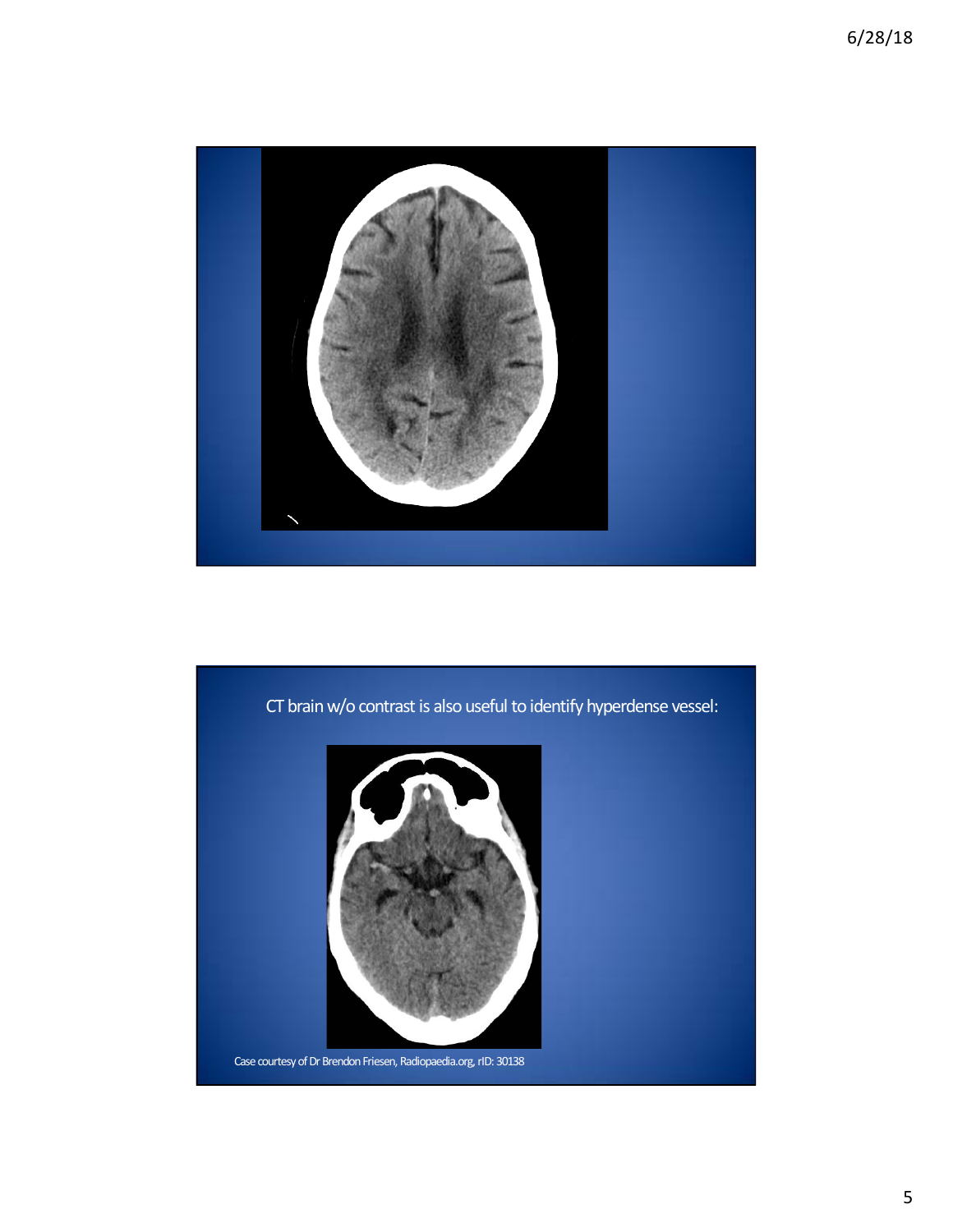#### Advanced imaging - CT angiogram head and neck with and w/o contrast

- Looking for large vessel occlusion to decide on thrombectomy**: intracranial ICA, A1, M1/proximal M2, P1, basilar**
- Should be done ASAP on any patient where an LVO is
- suspected (higher NIHSS, hemispheric syndrome, basilar syndrome), but do not delay IV tPA to get CTA. (Can be done while tPA is mixing).
- If do not have stat capabilities for CTA at your facility and suspecting an LVO, then call stroke center.
- If contrast allergy, can consider premedicating for CTA vs. MRA w/o contrast if STAT MR available.

### Advanced imaging – CT perfusion

- Indicated in cases where last known normal was between 6 and 24 hours before, to decide on thrombectomy.
- Measures of core: cerebral blood volume
- Measures of penumbra: mean transit time (ratio cerebral blood flow/cerebral blood volume), time to peak and Tmax (measures of contrast arrival time to tissue).
- Looking for **mistmatch** between ischemic core (area already damaged) and ischemic penumbra (area at risk of damage).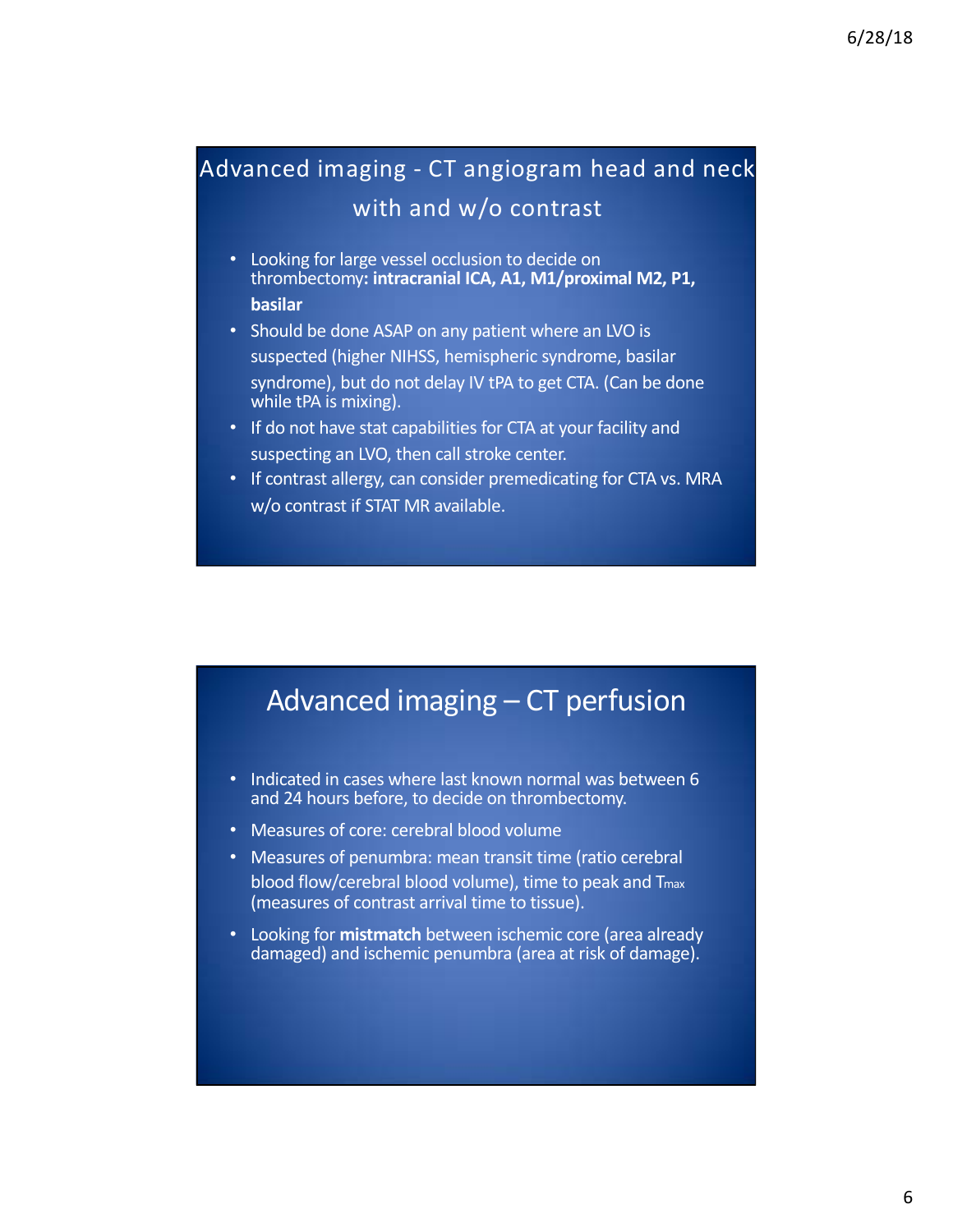